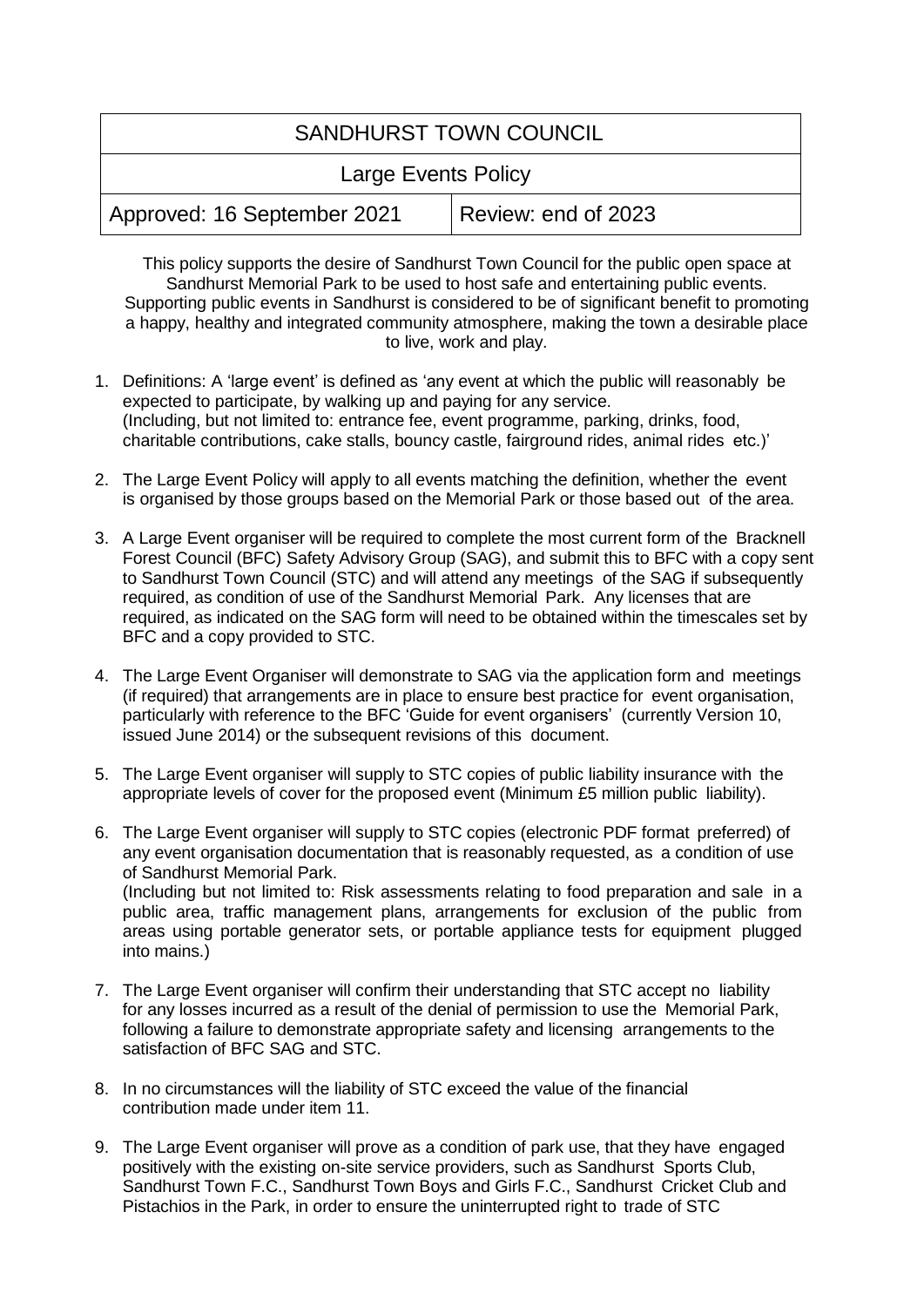leaseholders and to support those businesses and clubs which have already been determined by Sandhurst Town Council to be beneficial to the Sandhurst Memorial Park and the wider town.

Engaging positively is considered, as an absolute minimum, to comprise an email to the principal organisations listed above, outlining the proposed event and inviting a discussion regarding participation and contribution. STC must be provided a copy of all emails by email including [STC@sandhurst.gov.uk](mailto:STC@sandhurst.gov.uk) in the 'cc' address box.

- 10. The Large Event organiser will attend meetings with STC Councillors and / or STC Officers to discuss the Large Event arrangements where reasonable notice of a meeting is given (10 working days in normal circumstances.) Large Event organisers are requested to invite a representative of STC to attend their own organising committees, to support good communication between the land owner and event organisers.
- 11. The Large Event organiser will propose and agree, in advance, a financial contribution to STC in return for the use of the Memorial Park, which is proportionate to the nature of the event. The proposed fee will be presented to and agreed by Leisure Committee where time allows, or will be agreed by the Chairman and Vice Chairman of Leisure Committee plus the Executive Officer or Deputy Executive Officer at short notice. (It is considered reasonable that commercial events should pay a significantly higher fee than charitable events and events organised by local Sandhurst based clubs, whose contribution will be smaller or waived.)
- 12. The Large Event organiser is afforded no rights to affix any form of signage or other advertising, either their own or that of event sponsors, on land at the Memorial Park in the build up to an event, without the express written consent of Sandhurst Town Council.
- 13. The Large Event organiser is afforded no exclusive rights to the land at Sandhurst Memorial Park, and is prohibited from denying the public access to or through their event, other than where areas of the park must be excluded for reasons of public safety. (For instance fencing an area around a portable generator set and a motorised fan for a bouncy castle is acceptable, to keep the passing public away from moving parts.)
- 14. Failure of a Large Event organiser to meet any of the terms of the Policy will result in landowner consent being withdrawn and access to the site will be denied.
- 15. All promotional material issued by the Large Event organiser must make clear who the event is being organised by.
- 16. The Large Event organiser must ensure appropriate security is provided for all aspect of the event.
- 17. The policy will be reviewed on a regular basis to ensure it remains a valid and effective tool for organising large events.
- 18. A checklist detailing the copies of documentation required by STC is included. This is to be completed by the organiser and sent to STC, 2 weeks prior to the event.

| Sign and date:                     |
|------------------------------------|
| Organisation:                      |
| For proposed event (Date / Title): |